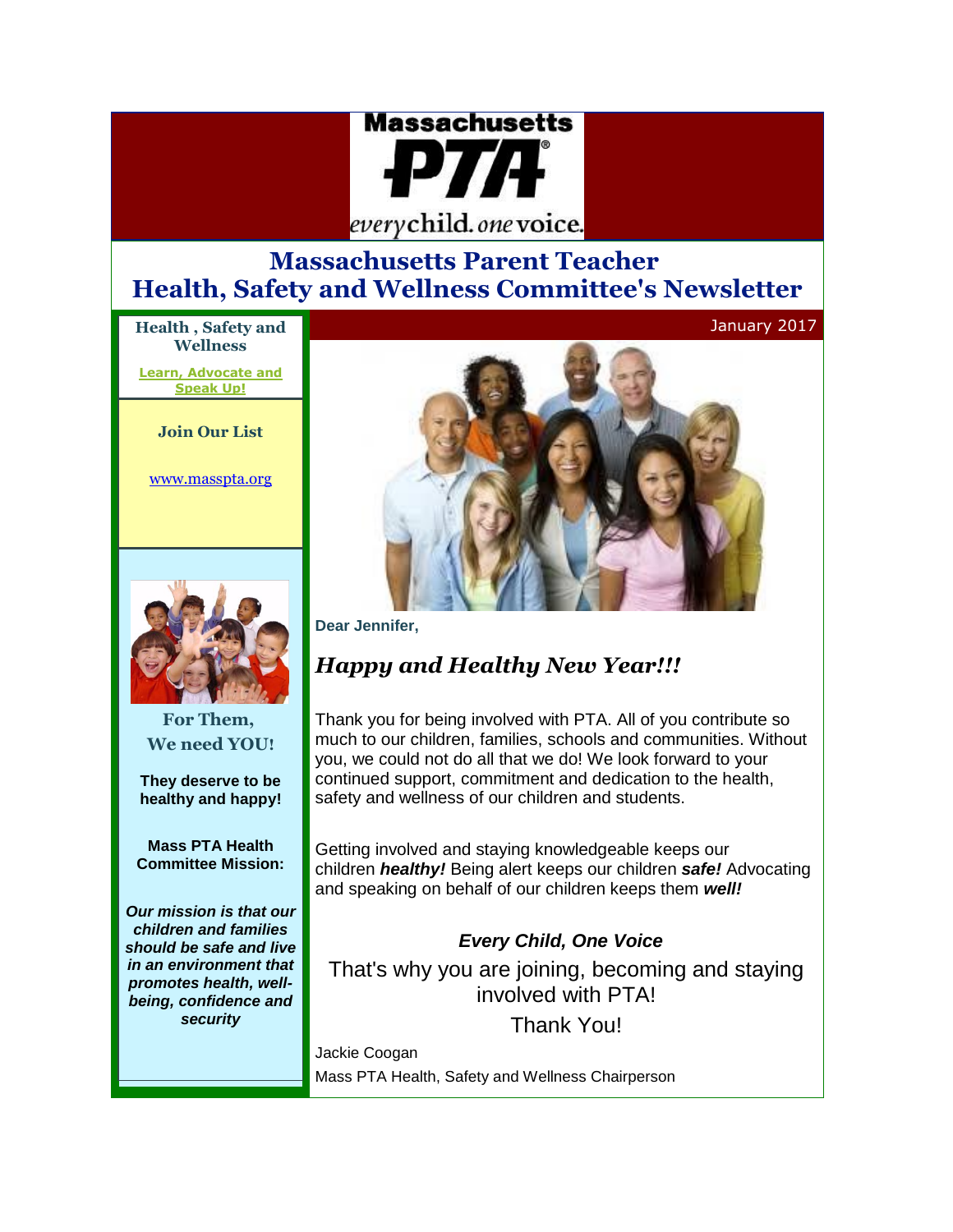Together the Mass PTA Health Committee and you need to be sure that our children and families have:

\*Promote and advocate for quality and affordable Health Care Access and Knowledge

\*Involved in the development and implementation of healthy, safe and violence free environments through education, family/children oriented programs, collaborations and partnerships

\*Support, advocate and promote programs that keep them free of all harm, dangers and illtreatment

\*Encourage and support all efforts to ensure that all our children and families have the healthiest nutrition and healthy eating education for our children, families and communities especially those which address Food Insecurities and Childhood Obesity.

### **Learn, Advocate and Speak up !**

#### **We want to know your successes! We want to know what you need.**

Our children and families need to have strong voices advocating for them. Many of you are already doing it. In Brockton at the George School, PTA President Mike is bringing in sports and the Harlem Wizzards.



Then there is President Chrissy in Princeton, who has invited Doctors and Health Nurse Practitioners to sit on their local PTA Health Committee. Great Success with their efforts

So many of you have Speakers Series bringing in speakers on keeping children Safe and Healthy. President Jennifer from Salisbury Elementary School PTA has a very successful series happening Check it out! See the next Event:

#### **January 31: Charlie Appelstein, M.S.W.**

## No Such Thing as a Bad Kid

6:30PM - 8PM

### **All are invited. The Series is brought to you by:**

**Institute of Savings Salisbury Elementary School PTA-since 1910 for more info:**

[www.SalisburyPTA.Weebly.com](http://r20.rs6.net/tn.jsp?f=001rwDU871PKJZjqIWp0rOxvWqSaPjuh1D3KohRIwQt38_luojCMfw67CJMmg3XdAKQTc9V84wUh-fRGq0RPKbD1L5_4luQUlS253mAa5yL4cV769oYuSQZPhKvhU6tiLg44wJIxsAUvOjxIDpeL22yAeZCaVZi75TwumgMff-e_llLB06wby483w==&c=gGQW7-lyITh7nqojYh22BkKERUxbfJYm73mo8ciZxT_OMgBEwvK1ZA==&ch=MTDG3BsBkMV-y8mC0we2-Zmy9gRpArnfeK13ZWFNZ0s9OY5LQG5DYQ==)

So many more do some real quality and informational programs, activities and events. Many put out newsletters, always covering some aspects for our healthy children. Many of you, and the numbers are growing, are being successful grant writers. They share and participate with Mass PTA, they search the National PTA website [www.pta.org](http://r20.rs6.net/tn.jsp?f=001rwDU871PKJZjqIWp0rOxvWqSaPjuh1D3KohRIwQt38_luojCMfw67HyC0Fh4qMohN6zsibuBHPeev_Sj9Qe2rKcfSEXPHUKPAEPZU6_fOZt5knKpszqU65IuEdQzTF7PbbeA3Bsaive3F8exodFhjpVdmS1grE_j&c=gGQW7-lyITh7nqojYh22BkKERUxbfJYm73mo8ciZxT_OMgBEwvK1ZA==&ch=MTDG3BsBkMV-y8mC0we2-Zmy9gRpArnfeK13ZWFNZ0s9OY5LQG5DYQ==) to find ideas, funding, programs and so much more. There are so many community leaders and members who partner with you making efforts, advocating and speaking up for your children's health. Tell your story, share it with your colleagues and Mass PTA.

Learn form each other and take advantage of sharing with each other. Stand tall and Speak up for the health and well-being of all children. Let your voices and needs be heard. Certainly get your school nurses, school counselors, your school educational support staff and most definitely your educators involved. Don't forget your community leaders